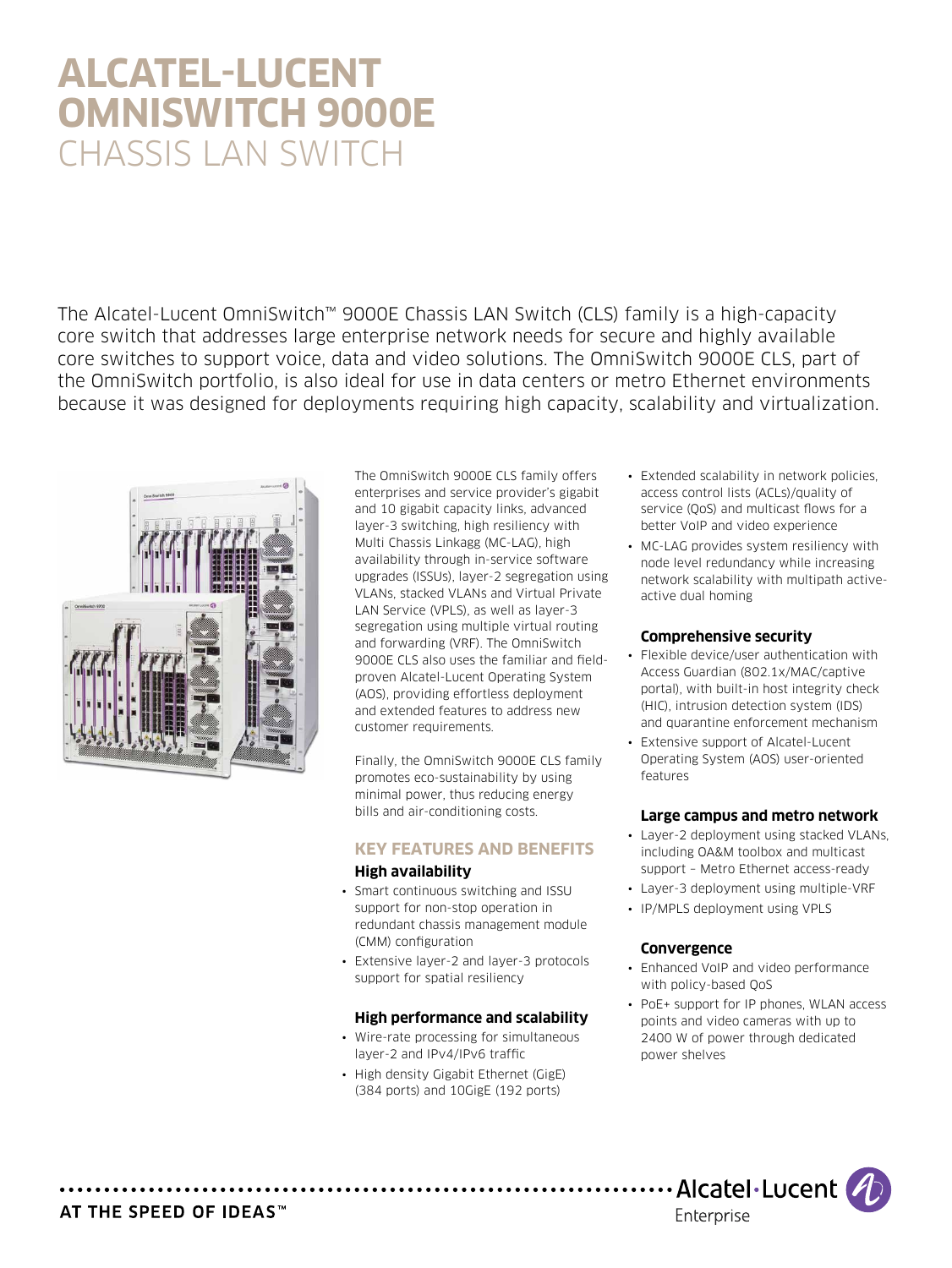# **Alcatel-Lucent OmniSwitch 9000E CLS models**

The OmniSwitch 9000E CLS family offers customers an extensive choice of chassis, modules and power options to match their infrastructure requirements.

# **Chassis models**

Several chassis options are offered to meet density requirements.

|                                              | <b>OMNISWITCH 9700E/OMNISWITCH 9702E</b>                                                          | <b>OMNISWITCH 9800E</b>                                                                           |
|----------------------------------------------|---------------------------------------------------------------------------------------------------|---------------------------------------------------------------------------------------------------|
| <b>NUMBER OF SLOTS</b>                       |                                                                                                   |                                                                                                   |
| Chassis management module (CMM)              | $\overline{2}$                                                                                    | $\overline{2}$                                                                                    |
| Network interface (NI)                       | 8                                                                                                 | 16                                                                                                |
| Power supply (AC/DC)                         | 3                                                                                                 | $\overline{4}$                                                                                    |
| <b>PHYSICAL</b>                              |                                                                                                   |                                                                                                   |
| Height (19-in. and 23-in. rack mount)        | 11U                                                                                               | 17U                                                                                               |
| Dimensions (HxWxD)                           | 48.9 cm x 44.2 cm x 44.0 cm<br>$(19.25 \text{ in} \times 17.4 \text{ in} \times 17.3 \text{ in})$ | 75.6 cm x 44.2 cm x 44.0 cm<br>$(29.75 \text{ in} \times 17.4 \text{ in} \times 17.3 \text{ in})$ |
| Weight (loaded/empty)                        | 60 kg (130 lb)/25 kg (56 lb)                                                                      | 85 kg (190 lb)/36 kg (80 lb)                                                                      |
| <b>ENVIRONMENT</b>                           |                                                                                                   |                                                                                                   |
| Operating temperature                        | 0°C to 45°C (32°F to 113°F)                                                                       | 0°C to 45°C (32°F to 113°F)                                                                       |
| Storage temperature                          | $-10^{\circ}$ C to 70 $^{\circ}$ C (14 $^{\circ}$ F to 158 $^{\circ}$ F)                          | $-10^{\circ}$ C to 70 $^{\circ}$ C (14 $^{\circ}$ F to 158 $^{\circ}$ F)                          |
| Operating and storage humidity               | 10% to 90% (non-condensing)                                                                       | 10% to 90% (non-condensing)                                                                       |
| Cooling                                      | Front-to-back cooling                                                                             | Front-to-back cooling                                                                             |
| Power (chassis + fan tray)                   | <80 W                                                                                             | <80 W                                                                                             |
| Heat dissipation (fully loaded - worst case) | <3485 BTU/hr                                                                                      | <6480 BTU/hr                                                                                      |

# **Modules**

The table below lists the choice of modules available for the OmniSwitch 9000E CLS family.

|                           | <b>DESCRIPTION</b>                                                 | <b>POWER</b> |
|---------------------------|--------------------------------------------------------------------|--------------|
| <b>MANAGEMENT MODULES</b> |                                                                    |              |
| 0S9700E-CMM               | OmniSwitch 9700E Chassis Management Module                         | $<30$ W      |
| 0S9702E-CMM               | OmniSwitch 9702E Chassis Management Module                         | $<30$ W      |
| 0S9800E-CMM               | OmniSwitch 9800E Chassis Management Module                         | $<$ 40 W     |
| <b>NETWORK INTERFACES</b> |                                                                    |              |
| OS9-XNI-U2E               | 2 unpopulated ports of 10GBase-X (XFP MSA)                         | $<$ 32 W     |
| OS9-XNI-U12E              | 12 unpopulated ports of 10GBase-X (SFP+ MSA)                       | $<$ 40 W     |
| OS9-GNI-U24E              | 24 unpopulated ports of 1000Base-X MiniGBIC (SFP MSA)              | $~<$ 40 W    |
| OS9-GNI-P24E              | 24 ports of 10/100/1000Base-T/TX (RJ-45) up to 30W of PoE per port | $<$ 54 W     |
| OS9-GNI-C24E              | 24 ports of 10/100/1000Base-T/TX (RJ-45)                           | $<$ 55 W     |

All network interfaces and transceivers are hot-swappable and can be used in any available NI slot of any OmniSwitch 9000E CLS chassis.

# **Power supplies**

All OmniSwitch 9000 CLS models support redundant and hot-swappable AC and DC power supplies.

|                      | <b>OS9-PS-0725A</b>                 | 0S9-PS-0725D    |
|----------------------|-------------------------------------|-----------------|
| Input voltage        | 100 V AC to 250 V AC (auto-ranging) | -48 V DC        |
| Input current (max)  | 7.9 A (110 V) 4.0 A (220 V)         | 17.8 A (-48V)   |
| Operating frequency  | 47 Hz to 63 Hz                      | $\qquad \qquad$ |
| Efficiency           | 83%                                 | 85%             |
| Maximum output power | 725 W                               | 725 W           |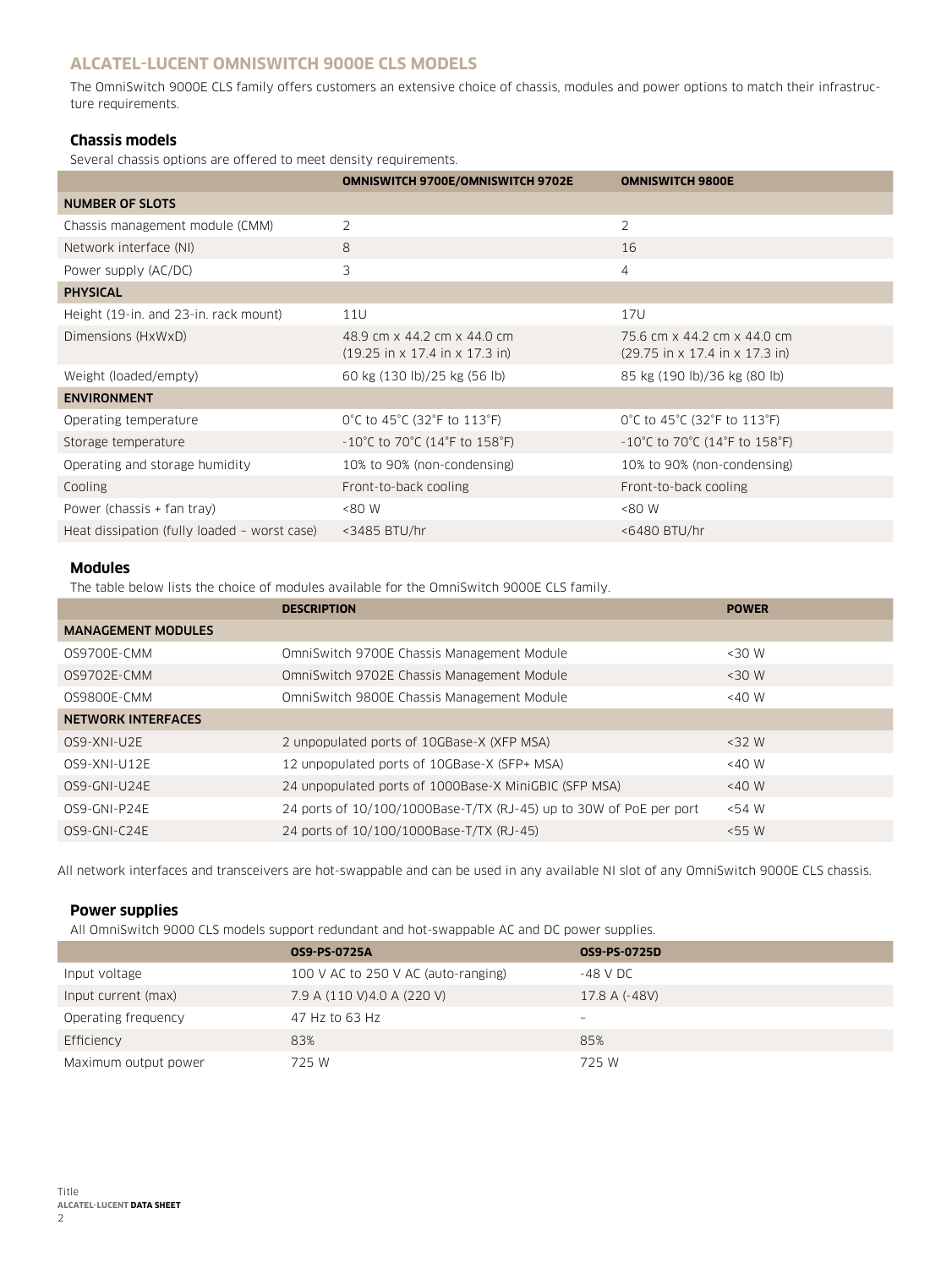# **PoE shelves**

All OmniSwitch 9000E CLS models support an optional power shelf to provide power to PoE+ -capable devices.

| <b>IPS 0600</b>                                              |                                                      |
|--------------------------------------------------------------|------------------------------------------------------|
| Power Supply (AC) physical                                   |                                                      |
| Height (19-in and 23-in rack mount)                          | 2.9RU                                                |
| Dimensions (HxWxD)                                           | 75.6cm x 44.2cm x 44.0cm (29.75in x 17.4in x 17.3in) |
| Maximum output power                                         | 2400W (4x600)                                        |
| Example of PoE devices count: Class 0&3 (15.4W)/Class 4(30W) | 140/72                                               |

#### **Compliance and certifications Emission**

- FCC CFR 47 part 15 (Class A)
- ICES-003 (Class A)
- CE marking for European countries (Class A)
- VCCI (Class A)
- AS/NZS 3548 (Class A)
- EN 55022:2006 (Emission Standard)
- EN 61000-3-2:2006
- EN 61000-3-3:1995 +A2:2005
- **Immunity**
- IECEN 55024:1998 +A1:2001 +A2:2003
- EN 61000-4-2:2001
- EN 61000-4-3:2002
- EN 61000-4-4:2004
- EN 61000-4-5:2001
- EN 61000-4-6:2004
- EN 61000-4-8:2001
- EN 61000-4-11:2004

#### **Safety agency certifications**

- US UL 60950
- IEC 60950-1:2001; all national deviations
- EN 60950-1:2001; all deviations
- CAN/CSA-C22.2 No. 60950-1-03
- NOM-019 SCFI, Mexico
- AS/NZ TS-001 and 60950:2000, Australia
- UL-AR, Argentina
- UL-GS Mark, Germany
- EN 60825-1:1993 +A1:1997 +A2:2001 Laser,
- EN 60825-2:2004 Laser
- CDRH Laser

#### **Detailed product features**

# **Simplified manageability**

- **Management interfaces**
- Intuitive, familiar Alcatel-Lucent CLI reduces training costs
- Easy-to-use, point-and-click, web-based element manager (WebView) with built-in help for easy configuration
- Integrated with Alcatel-Lucent OmniVista™ 2500 Network Management System (NMS)
- Full configuration and reporting using Simple Network Management Protocol

(SNMP) v1/2/3 across all OmniSwitch families to facilitate third-party NMS integration

- Remote switch access using Telnet or Secure Shell (SSH)
- File upload using USB, TFTP, FTP, SFTP, or SCP for faster configuration
- Human-readable ASCII-based configuration files for off-line editing, bulk configuration and out-of-the-box auto-provisioning

#### **Monitoring and troubleshooting**

- Local (on the flash) and remote server logging: Syslog and command log
- Port-based mirroring for troubleshooting and lawful interception; supports four sessions with multiple sources-to-one destination
- Policy-based mirroring allows selection of the type of traffic to mirror by using QoS policies
- Remote port mirroring facilitates passing mirrored traffic through the network to a remotely connected device
- Port monitoring feature allows capture of Ethernet packets to a file to assist in troubleshooting
- sFlow v5 and RMON: For advanced monitoring and reporting capabilities for statistics, history, alarms and events
- IP tools: Ping and traceroute
- ITU-T Y.1731 and IEEE 802.1ag Ethernet OA&M: Connectivity Fault Management and performance measurements (layer-2 ping and link trace)
- IEEE 802.3ah Ethernet in the First Mile (EFM) for link monitoring, remote fault detection, and loopback control (layer-1 ping)
- Unidirectional Link Detection (UDLD) detects and disables unidirectional links on fiber optic interfaces
- Digital Diagnostic Monitoring (DDM): Real-time diagnostics of fiber connections for early detection of optical signal deterioration
- Link Monitoring: link flap detection and link error counts to identify bad connections and automatically make adjustments to use the links that are good

• Time Domain Reflectometry (TDR): used for locating break or other discontinuity in copper cable

#### **Network configuration**

- Auto-negotiating 10/100/1000 ports automatically configure port speed and duplex setting
- Auto MDI/MDIX automatically configures transmit and receive signals to support straight-through and crossover cabling
- BOOTP/DHCP client with option 60 allows auto-configuration of switch IP information for simplified deployment
- DHCP v4/v6 relay to forward client requests to a DHCP server
- Alcatel-Lucent Mapping Adjacency Protocol (AMAP) for building topology mans
- IEEE 802.1AB LLDP with MED extensions for automated device discovery and IP phone provisioning
- Multiple VLAN Registration Protocol (MVRP) and GARP VLAN Registration Protocol (GVRP) for 802.1Q/1ak-compliant VLAN pruning and dynamic VLAN creation
- Dynamic Virtual Network Profiles (vNP) for automating virtual machine/ device attachment to the network with guaranteed SLA
- Auto-QoS for switch management and IP phone traffic
- Network Time Protocol (NTP) for networkwide time synchronization

# **Resiliency and high availability**

- Smart continuous switching technology for instantaneous and transparent CMM failover in redundant CMM configuration
- MC-LAG active-active dual homing over IEEE 802.3ad (LACP) interfaces enabling a highly resilient architecture
- ISSU for non-disruptive maintenance software upgrade in redundant CMM configuration
- ITU-T G.8032 Ethernet Ring Protection (ERPv2) designed for loop protection and fast convergence times (sub 50 ms) in ring topologies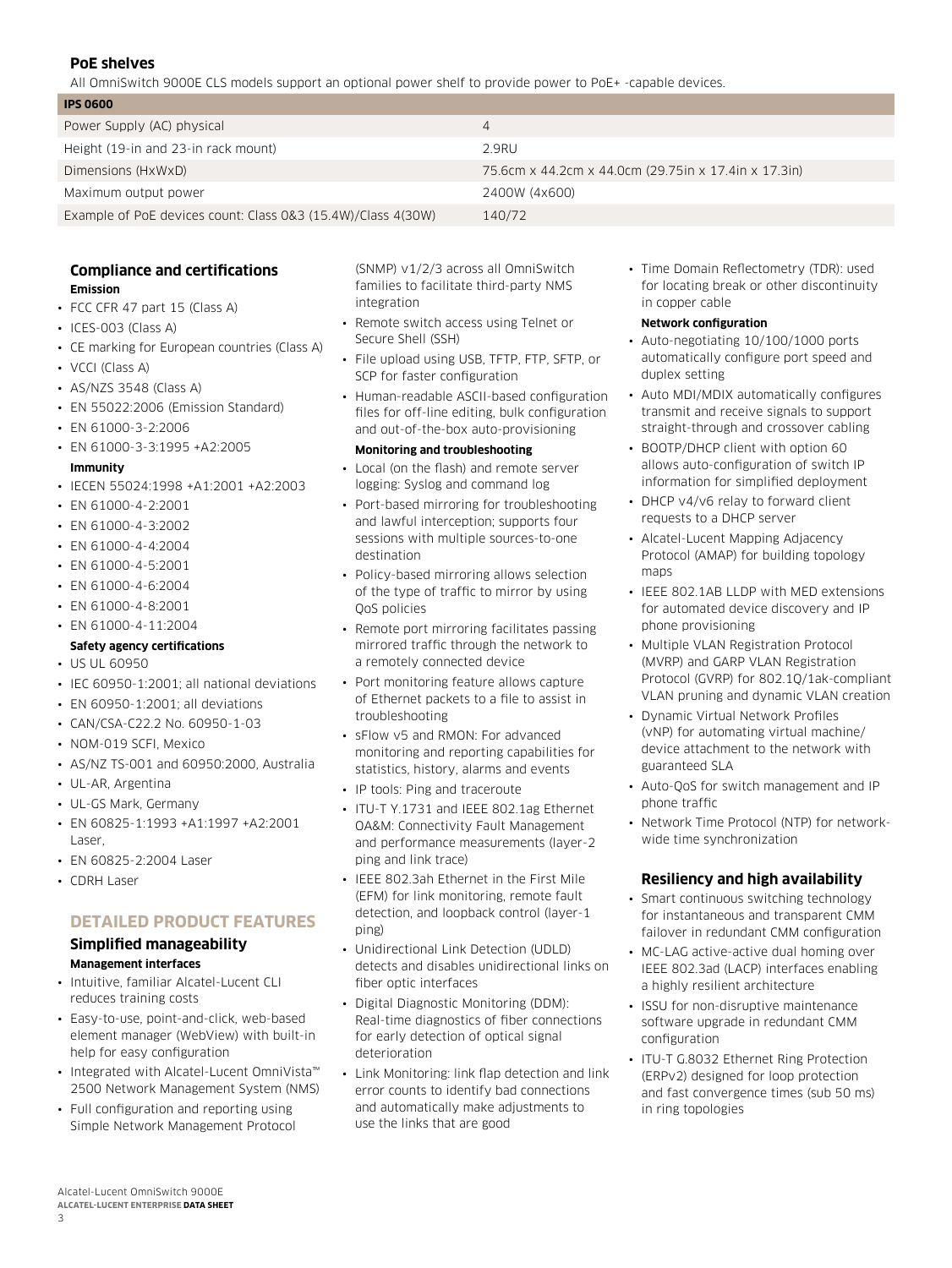- Ring Rapid Spanning Tree (RRSTP) optimized for ring topology to provide less than 100-ms convergence time
- IEEE 802.1s Multiple Spanning Tree Protocol (MSTP): Encompasses IEEE 802.1D Spanning Tree Protocol (STP) and IEEE 802.1w Rapid Spanning Tree Protocol (RSTP)
- Per-VLAN Spanning Tree (PVST+) and Alcatel-Lucent 1x1 STP mode
- IEEE 802.3ad Link Aggregation Control Protocol (LACP) and static LAG groups across modules are supported
- Dual-home link support for sub-second link protection without STP
- Virtual Router Redundancy Protocol (VRRP) to provide highly available routed environments
- Bidirectional Forwarding Detection (BFD) for fast failure detection and reduced re-convergence times in a routed environment
- Broadcast, unknown unicast and multicast storm control to avoid degradation in overall system performance
- Redundant and hot-swappable power supplies, transceiver modules offering uninterruptible service
- Dual image and dual configuration file storage provides backup
- WCCPv2 for transparent traffic flow redirection and better bandwidth utilization

# **Advanced security Access control**

- AOS Access Guardian framework for comprehensive user-policy-based network access control (NAC)
- Auto-sensing 802.1X multi-client, multi-VLAN
- MAC-based authentication for non-802.1x hosts
- Web-based authentication (captive portal): A customizable web portal residing on the switch that can be used for authenticating supplicants as well as non-supplicants
- Group mobility rules and "guest" VLAN support
- Authenticated VLAN that challenges users with username and password and supports dynamic VLAN access based on user
- Host integrity check (HIC) agent on each switch makes it an HIC enforcer and facilitates endpoint device control for company policy compliance; quarantine and remediation are supported as required
- User Network Profile (UNP): Simplifies NAC management and control by dynamically providing pre-defined policy configuration

to authenticated clients – VLAN, ACL, bandwidth, HIC

- SSH for secure CLI session with public key infrastructure (PKI) support
- Centralized RADIUS and Lightweight Directory Access Protocol (LDAP) user authentication
- TACACS+ client allows for authentication, authorization and accounting (AAA) with a remote TACACS+ server
- Microsoft Active Directory authentication snooping (Kerberos)

#### **Containment, monitoring and quarantine**

- Support for Alcatel-Lucent OmniVista 2500 NMS Quarantine Manager and quarantine VLAN
- Learned Port Security (LPS) or MAC Address Lockdown: Secures the network access on user or trunk ports based on MAC address
- DHCP snooping, DHCP IP/Address Resolution Protocol (ARP) spoof protection
- Embedded traffic anomaly detection (TAD) monitors traffic patterns typical for wormlike viruses and either shuts down the port or reports to the management system
- ARP poisoning detection
- IP Source Filtering as a protective and effective mechanism against ARP attacks
- Support of Microsoft® Network Access Protection (NAP)
- Bridge Protocol Data Unit (BPDU) blocking automatically shuts down user ports if an STP BPDU packet is seen to prevent topology loops
- STP Root Guard: Prevents edge devices from becoming STP root nodes
- LLDP Security mechanism for rogue device detection and restriction
- Loopback Detection

# **Traffic filtering**

• ACLs to filter out unwanted traffic including denial of service (DoS) attacks; flow based filtering in hardware (layer 1 to layer 4)

# **Converged networks (QoS)**

- Priority queues: Eight hardware-based queues per port for flexible QoS management
- Traffic prioritization: Flow-based QoS with internal and external prioritization (also known as re-marking)
- Bandwidth management: Flow-based bandwidth management, ingress rate limiting and egress rate shaping per port
- Queue management with configurable scheduling algorithm: Strict Priority Queuing (SPQ), Weighted Round Robin (WRR) and Deficit Round Robin (DRR)
- Congestion avoidance: Support for Endto-End Head-of-Line (E2E-HOL) blocking prevention and flow control
- LLDP network polices for dynamic designation of VLAN-ID and layer-2/ layer-3 priority for IP phones
- Auto-QoS for switch management traffic as well as traffic from Alcatel-Lucent IP phones
- Fluent network for Voice and Video: Session Initiation Protocol (SIP) detection, monitoring and tracking. SIP profile for QoS, real-time conversation quality information concerning packet loss, jitter, MOS score and R-Factor.

# **IPv4 routing**

- Multiple VRF for network segmentation and Inter-VRF route leaking
- Static routing, Routing Information Protocol (RIP) v1 and v2
- Open Shortest Path First (OSPF) v2, Intermediate System-to-Intermediate System (IS-IS), Border Gateway Protocol (BGP) v4
- Generic Routing Encapsulation (GRE) tunneling
- Graceful restart extensions for OSPF and BGP
- VRRP v2
- DHCP relay (including generic UDP relay)
- ARP
- IP SLA measurement
- IP router port

# **IPv6 routing**

- Static routing
- Routing Information Protocol Next Generation (RIPng)
- OSPF v3
- BGP v4 (with extensions to IPv6 routing)
- Graceful restart extensions for OSPF and BGP
- VRRP v3
- Neighbor Discovery Protocol (NDP)

# **IPv4/IPv6 multicast**

- Internet Group Management Protocol (IGMP) v1/v2/v3 snooping for optimized multicast traffic
- Protocol Independent Multicast Sparse-Mode (PIM-SM)/Protocol Independent Multicast - Dense-Mode (PIM-DM)
- Distance Vector Multicast Routing Protocol (DVMRP)
- Multicast Listener Discovery (MLD) v1/v2 snooping for optimized multicast traffic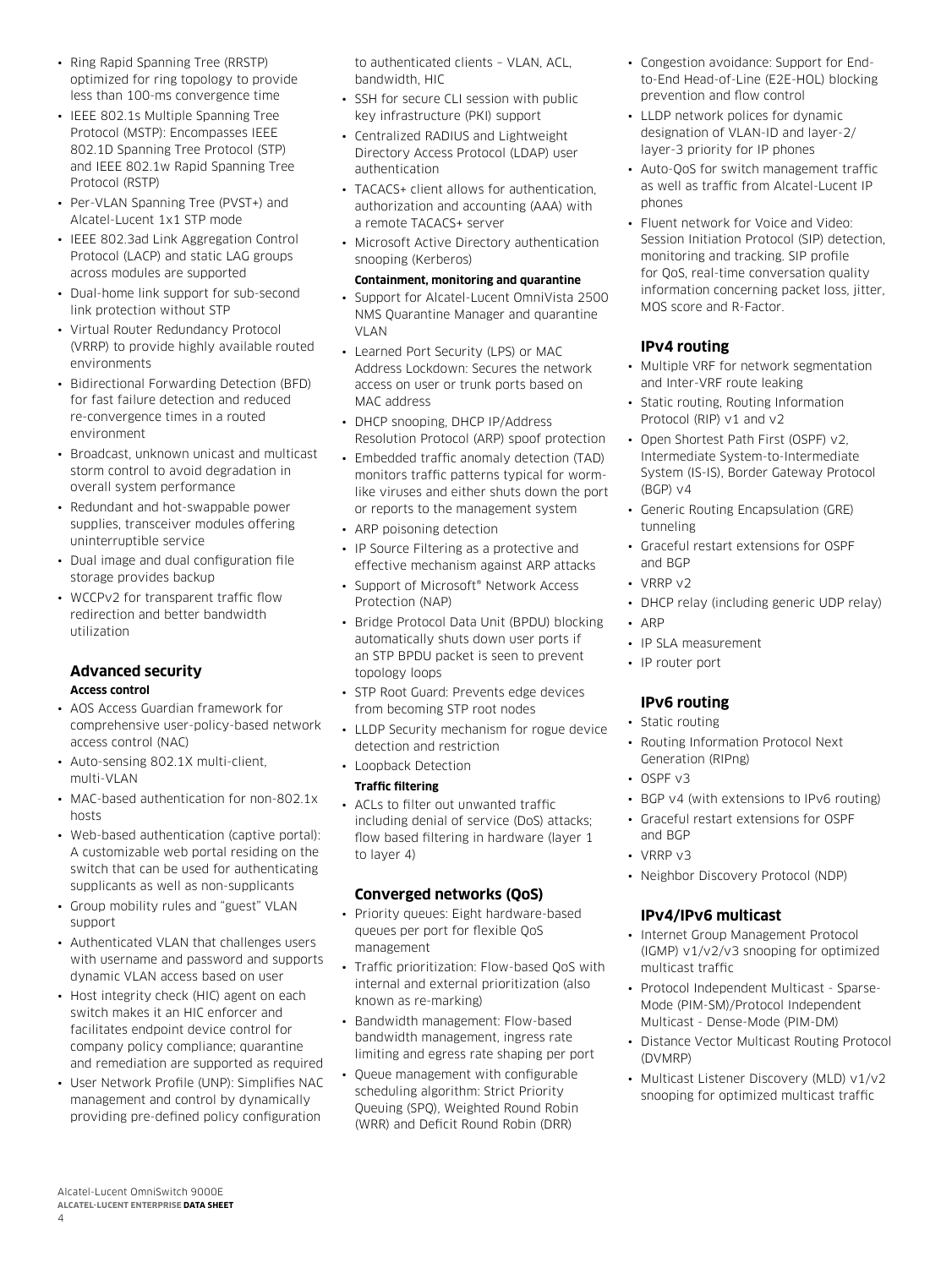## **Metro Ethernet access**

- Ethernet services support per IEEE 802.1ad Provider Bridge services (also known as Q-in-Q or VLAN stacking):
	- ¬ Transparent LAN services with service VLAN (SVLAN) and customer VLAN (CVLAN) concept
	- ¬ Ethernet network-to-network interface (NNI) and user-network interface (UNI) services
	- ¬ Service access point (SAP) profile identification
	- ¬ CVLAN-to-SVLAN translation
- Ethernet OA&M compliant with ITU Y.1731 and IEEE 802.1ag version 8.1 for connectivity fault and performance management and IEEE 802.3ah EFM for link OA&M
- Service Assurance Agent (SAA) for SLA compliance validation
- Private VLAN feature for user traffic segregation
- MAC-Forced Forwarding support according to RFC 4562
- DHCP Option 82: Configurable relay agent information
- IP Multicast VLAN (IPMVLAN)
- Optimized Ethernet access services delivery
- ¬ Network bandwidth protection against overload of video traffic
- ¬ Multicast streams isolation from multiple content providers over the same interface
- MEF 9 and 14 certified
- Managed by Alcatel-Lucent 5620 Service Aware Manager
- Customer provider edge (CPE) test head traffic generator and analyzer tool to validate customer Service Level Agreements (SLA)
- TR-101 PPPoE Intermediate Agent allowing for the PPPoE network access method

#### **MPLS**

5

- VPLS support to provide transparent LAN services over an IP/MPLS network
- LDP support (including graceful restart) for transport tunnel setup and signaling
- Flexible priority mapping/override on a per-service access point (SAP) basis
- Static fast re-route to allow configuration of backup static label switched path (LSP) tunnels for enhanced resiliency
- LSP ping and LSP traceroute to assist with detection of traffic problems, such as "black holes" or incorrect routing
- Consistent service-based-architecture for smoother integration with other Alcatel Lucent MPLS-enabled solutions

Alcatel-Lucent OmniSwitch 9000E **Alcatel-Lucent Enterprise Data sheet**

# **Supported standards**

#### **IEEE standards**

- IEEE 802.1D (STP)
- IEEE 802.1p (CoS)
- IEEE 802.1Q (VLANs)
- IEEE 802.1ad (Provider Bridges)
- IEEE 802.1ag (Connectivity Fault Management)
- IEEE 802.1ak (Multiple VLAN Registration Protocol)
- IEEE 802.1s (MSTP)
- IEEE 802.1w (RSTP)
- IEEE 802.1X (Port-based Network Access Control)
- IEEE 802.3i (10Base-T)
- IFFF 802.3u (Fast Ethernet)
- IEEE 802.3x (Flow Control)
- IEEE 802.3z (Gigabit Ethernet)
- IEEE 802.3ab (1000Base-T)
- IEEE 802.3ac (VLAN Tagging)
- IEEE 802.3ad (Link Aggregation)
- IFFE 802.3ae (10G Ethernet)

#### **ITU-T recommendations**

- ITU-T G.8032v2 (Ethernet Ring Protection)
- ITU-T Y.1731 OA&M fault and performance management

#### **IETF standards IPv4**

- RFC 2003 IP/IP Tunneling
- RFC 2784 GRE Tunneling
- RFC 5880, 5881, 5882 BFD **OSPF**
- RFC 1253/1850/2328 OSPFv2 and MIB
- RFC 1587/3101 OSPF NSSA Option
- RFC 1765 OSPF Database Overflow
- RFC 2154 OSPF MD5 Signature
- RFC 2370/3630 OSPF Opaque LSA
- RFC 3623 OSPF Graceful Restart
- **RIP**
- RFC 1058 RIP v1
- RFC 1722/1723/1724/2453/1724 RIP v2 and MIB
- RFC 1812/2644 IPv4 Router Requirements
- RFC 2080 RIPng for IPv6

#### **BGP**

- RFC 1269/1657 BGP v3 and v4 MIB
- RFC 1403/1745 BGP/OSPF Interaction
- RFC 1771-1774/2842/2918/3392 BGP v4
- RFC 1965 BGP AS Confederations
- RFC 1966 BGP Route Reflection
- RFC 1997/1998 BGP Communities Attribute
- RFC 2042 BGP New Attribute
- RFC 2385 BGP MD5 Signature
- RFC 2439 BGP Route Flap Damping
- RFC 2545 BGP-4 Multiprotocol Extensions for IPv6 Inter-Domain Routing
- RFC 2796 BGP Route Reflection
- RFC 2858 Multiprotocol Extensions for BGP-4
- RFC 3065 BGP AS Confederations

#### **IS-IS**

- RFC 1142 OSI IS-IS for Intra-domain Routing Protocol
- RFC 1195 OSI IS-IS for Routing
- RFC 2763 Dynamic Host Name
- RFC 2966 Route Leaking
- RFC 3719 Interoperable Networks
- RFC 3787 Interoperable IP Networks using IS-IS

# **IP Multicast**

- RFC 1075 DVMRP
- RFC 1112 IGMP v1
- RFC 2236/2933 IGMP v2 and MIB
- RFC 2362/4601 PIM-SM
- RFC 2365 Multicast
- RFC 2710 Multicast Listener Discovery for IPv6
- RFC 2715/2932 Multicast Routing MIB
- RFC 2934 PIM MIB for IPv4
- RFC 3376 IGMPv3

Addressing

• RFC 2461 NDP

Mechanisms

Architecture

Addresses **Manageability**

• RFC 959/2640 FTP • RFC 1350 TFTP Protocol

• RFC 3056 IPv6 Tunneling • RFC 3595 TC for Flow Label • RFC 4007 IPv6 Scoped Address

- RFC 4541 Considerations for IGMP and MLD snooping
- RFC 5060 Protocol Independent Multicast MIB
- RFC 5132 IP Multicast MIB
- RFC 5240 PIM Bootstrap Router MIB **IPv6**

• RFC 2373/2374/3513/3587 IPv6

• RFC 2452/2454 IPv6 TCP/UDP MIB • RFC 2460/2461/2462/2464 Core IPv6

• RFC 2463/2466/4443 ICMP v6 and MIB • RFC 2893/4213 IPv6 Transition

• RFC 4193 Unique Local IPv6 Unicast

• RFC 854/855 Telnet and Telnet Options

- RFC 1886/3596 DNS for IPv6
- RFC 2292/2553/3493/3542 IPv6 Sockets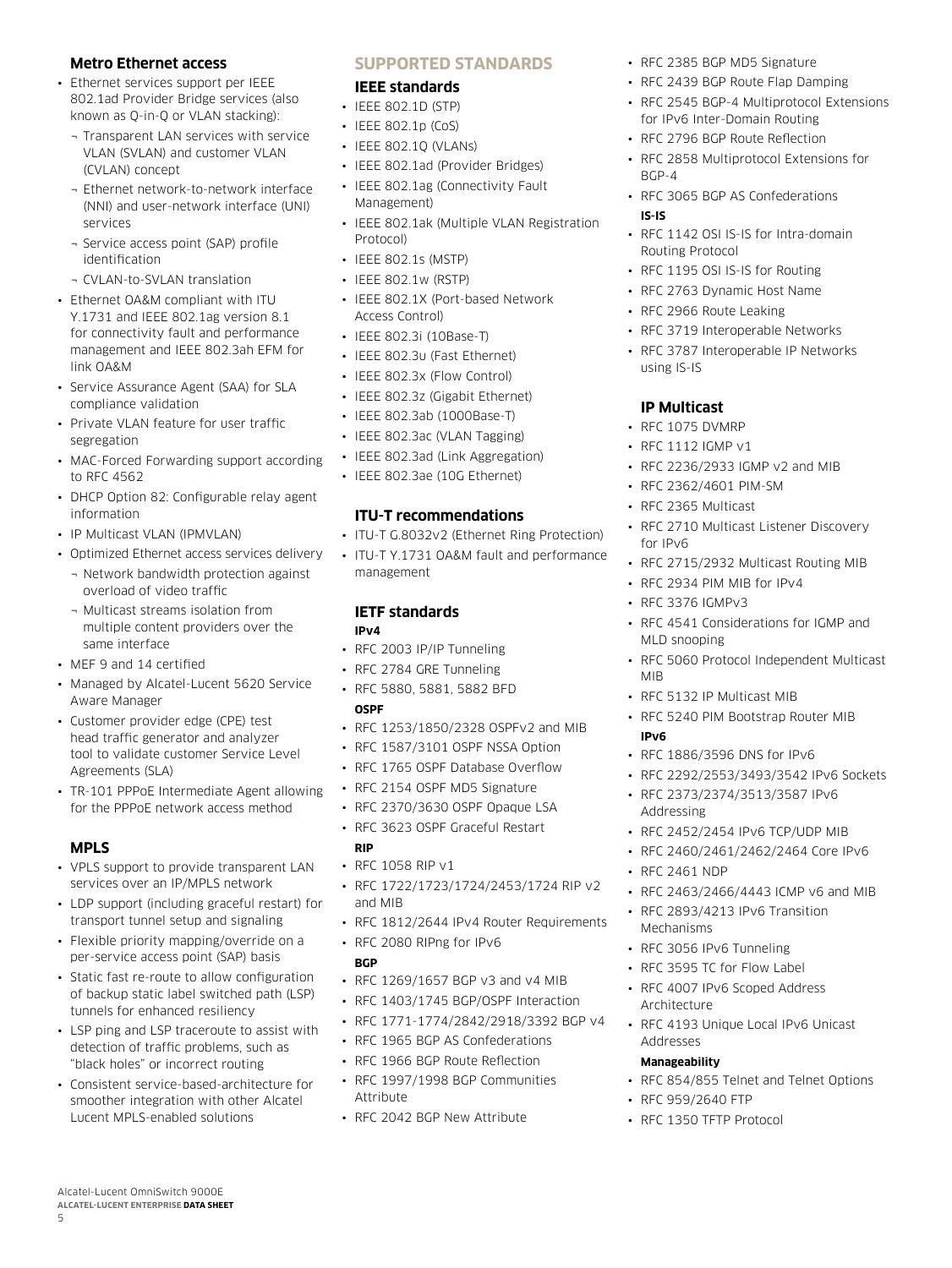- RFC 1155/2578-2580 SMI v1 and SMI v2
- RFC 1157/2271 SNMP
- RFC 1212/2737 MIB and MIB-II
- RFC 1213/2011-2013 SNMP v2 MIB
- RFC 1215 Convention for SNMP Traps
- RFC 1573/2233/2863 Private Interface MIB
- RFC 1643/2665 Ethernet MIB
- RFC 1901-1908/3416-3418 SNMP v2c
- RFC 2096 IP MIB
- RFC 2131 DHCP
- RFC 2570-2576/3411-3415 SNMP v3
- RFC 2616/2854 HTTP and HTML
- RFC 2667 IP Tunneling MIB
- RFC 2668/3636 IEEE 802.3 MAU MIB
- RFC 2674 VLAN MIB
- RFC 3414 User-based Security Model
- RFC 4251 Secure Shell Protocol Architecture
- RFC 4252 The Secure Shell (SSH) Authentication Protocol
- RFC 4878 OA&M Functions on Ethernet-Like Interfaces

#### **Security**

• RFC 1321 MD5

- RFC 2104 HMAC Message Authentication
- RFC 2138/2865/2868/3575/2618 RADIUS Authentication and Client MIB
- RFC 2139/2866/2867/2620 RADIUS Accounting and Client MIB
- RFC 2228 FTP Security Extensions
- RFC 2267 Network Ingress Filtering
- RFC 2284 PPP EAP
- RFC 2869/2869bis RADIUS Extension **QoS**
- RFC 896 Congestion Control
- RFC 1122 Internet Hosts
- RFC 2474/2475/2597/3168/3246 DiffServ
- RFC 2697 srTCM
- RFC 2698 trTCM
- RFC 3635 Pause Control **Others**
- RFC 768 UDP
- RFC 791/894/1024/1349 IP and IP/Ethernet
- RFC 792 ICMP
- RFC 793/1156 TCP/IP and MIB
- RFC 826/903 ARP and Reverse ARP
- RFC 919/922 Broadcasting Internet Datagram
- RFC 925/1027 Multi LAN ARP/Proxy ARP
- RFC 950 Subnetting
- RFC 951 BOOTP
- RFC 1151 RDP
- RFC 1191/1981 Path MTU Discovery
- RFC 1256 ICMP Router Discovery
- RFC 1305/2030 NTP v3 and Simple NTP
- RFC 1493 Bridge MIB
- RFC 1518/1519 CIDR
- RFC 1541/1542/2131/3396/3442 DHCP
- RFC 1757/2819 RMON and MIB
- RFC 2131/3046/3315/4649/6221 DHCP/ BOOTP Relay
- RFC 2132 DHCP Options
- RFC 2251 LDAP v3
- RFC 2338/3768/2787 VRRP and MIB
- RFC 3021 Using 31-bit Prefixes on IPv4 Point-to-Point Links

#### **MPLS**

- RFC 3031/3032/3343/4182 MPLS
- RFC 3035/3036/3037/5036 LDP
- RFC 3060 Policy Core
- RFC 3176 sFlow
- RFC 3478 LDP Graceful Restart
- RFC 4379 LSP Ping
- RFC 4562 MAC-Forced Forwarding
- RFC 4762 VPLS using LDP

# **OmniSwitch 9000E ordering**

| <b>PART NUMBER</b>                             | <b>DESCRIPTION</b>                                                                                                                                                  |  |
|------------------------------------------------|---------------------------------------------------------------------------------------------------------------------------------------------------------------------|--|
| <b>BUNDLES</b>                                 |                                                                                                                                                                     |  |
| 0S9700E-CB-A                                   | OmniSwitch 9700E Base Bundle (1 chassis, 2 PSUs and 1 CMM) for AC power                                                                                             |  |
| OS9702E-CB-A                                   | OmniSwitch 9702E Base Bundle (1 chassis, 2 PSUs and 1 CMM) for AC power, NEBS ready                                                                                 |  |
| 0S9800E-CB-A                                   | OmniSwitch 9800E Base Bundle (1 chassis, 3 PSUs and 1 CMM) for AC power                                                                                             |  |
| OS9700E-RCB-A                                  | OmniSwitch 9700E Redundant Bundle (1 chassis, 3 PSUs and 2 CMMs) for AC power                                                                                       |  |
| OS9702E-RCB-A                                  | OmniSwitch 9702E Redundant Bundle (1 chassis, 3 PSUs and 2 CMMs) for AC power, NEBS ready                                                                           |  |
| 0S9800E-RCB-A                                  | OmniSwitch 9800E Redundant Bundle (1 chassis, 4 PSUs and 2 CMMs) for AC power                                                                                       |  |
| <b>CHASSIS AND POWER SUPPLIES</b>              |                                                                                                                                                                     |  |
| OS9700-CHASSIS                                 | 10-slot chassis - 8 dedicated slots for any OmniSwitch 9000E NIs, 2 dedicated slots for OS9700E-CMM or<br>OS9702E-CMM (management and switching fabric)             |  |
| OS9702-CHASSIS                                 | 10-slot chassis - 8 dedicated slots for any OmniSwitch 9000E NIs, 2 dedicated slots for OS9700E-CMM or<br>OS9702E-CMM (management and switching fabric), NEBS ready |  |
| OS9800-CHASSIS                                 | 18-slot chassis - 16 dedicated slots for any OmniSwitch 9000E NIs, 2 dedicated slots for OS9800E-CMM<br>(management and switching fabric)                           |  |
| 0S9-PS-0725A                                   | 725 W AC power supply for OmniSwitch 9000/9000E                                                                                                                     |  |
| 0S9-PS-0600D                                   | 600 W DC power supply for OmniSwitch 9000/9000E                                                                                                                     |  |
| OS9-IP-SHELF                                   | PoE rack (4-slot) for OmniSwitch 9000 chassis. Rack to include a 600 W AC PSU (OS9-IPS-0600A)                                                                       |  |
| 0S9-IPS-0600A                                  | 600 W AC PoE PSU (100 V to 240 V) for use within OS9-IP-SHELF only                                                                                                  |  |
| <b>MANAGEMENT AND SWITCHING FABRIC MODULES</b> |                                                                                                                                                                     |  |
| OS9700E-CMM                                    | OmniSwitch 9700E Chassis Management Module for use in the OmniSwitch 9700E/9702E chassis                                                                            |  |
| OS9702E-CMM                                    | OmniSwitch 9702E Chassis Management Module for use in the OmniSwitch 9700E/9702E chassis                                                                            |  |
| 0S9800E-CMM                                    | OmniSwitch 9800E Chassis Management Module for use in the OmniSwitch 9800E chassis                                                                                  |  |